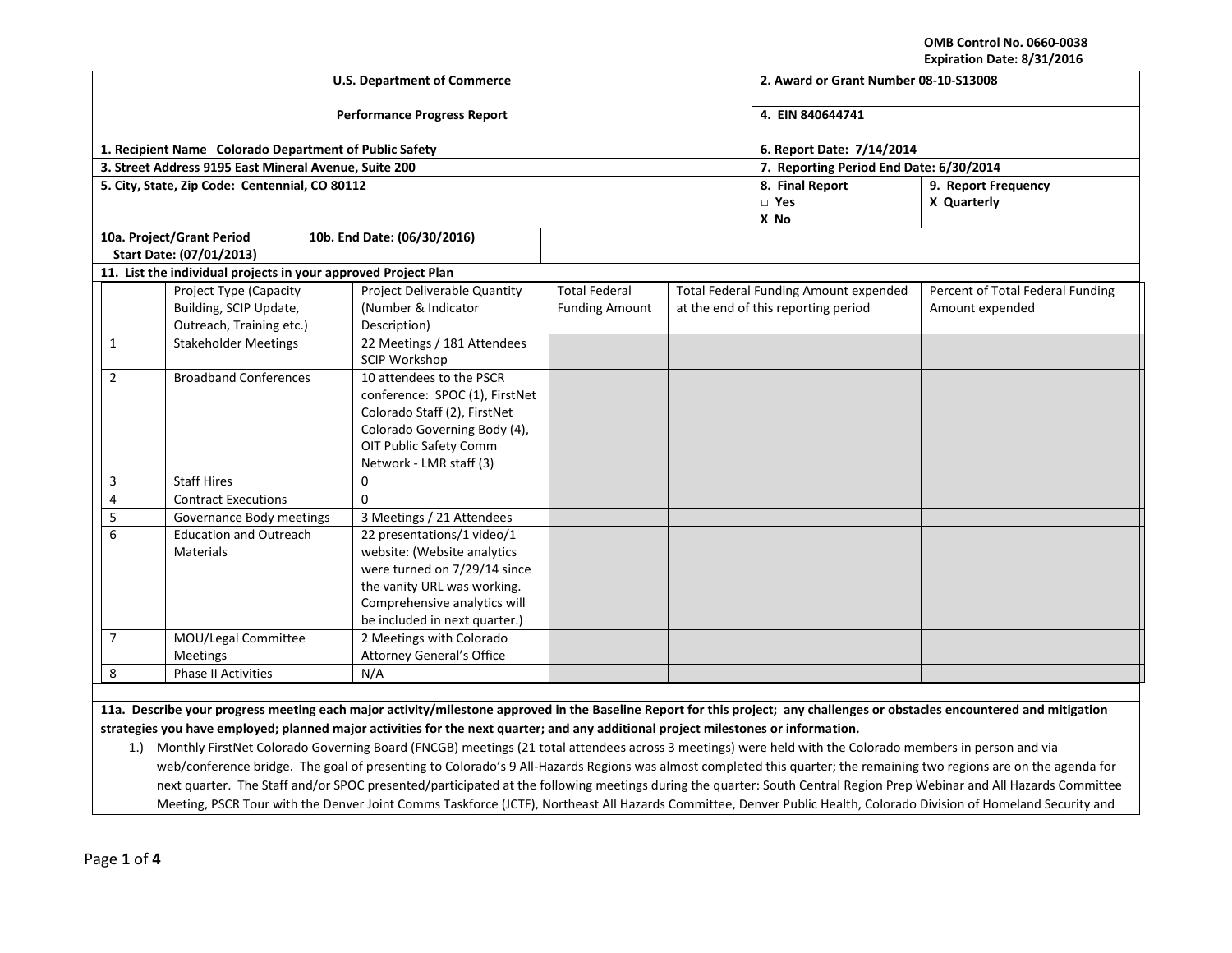Emergency Mgmt (DHSEM) Monthly Meeting, Century Link, North Central All Hazards Region Board and Communications Meetings, West All Hazards Region Meeting, San Luis Valley All Hazards Region Meeting, Northwest All Hazards Region Communications Committee Meeting, Colorado Parks and Wildlife NW Region Meeting, Bureau of Interior, Rio Blanco Co Webinar, San Miguel Co Webinar, Colorado Department of Corrections Webinar, Southwest Region All Hazards Meeting, Colorado Association of Chiefs of Police (CACP) Conference, FirstNet Colorado Public/Private Partnership Summit, Colorado Municipal League (CML) Conference, Gunnison County Meeting and Lincoln County Webinar. Staff participated in 22 DHS OEC sponsored MDST trainings.

In addition to planned outreach events, the FNCGB Chair and the SPOC, OIT CIO and her staff and FirstNet Staff (TJ Kennedy and Ed Parkinson) had a meeting with Governor Hickenlooper and his staff. The SPOC and Staff participated in a State Consultation call with FirstNet, each quarterly FirstNet SPOC call, each monthly FirstNet Region VIII call, the WestNet bi-weekly call and attended the FirstNet Board Meeting and PSCR Conference, in Westminster, CO, and the Adams County 911 LTE GO LIVE event.

Internally, Staff efforts for the quarter included working on the following: FirstNet Colorado branding, marketing, website (www.firstnetcolorado.org), outreach planning, and customer relationship management tools.

The SPOC coordinated with the Attorney General's Office to draft the Consultation Package "Barriers" document.

Staff, the SPOC and a FNCGB member participated in the Colorado SCIP 2 day workshop – the outcome included adding FirstNet and PSBN goals to Colorado's updated document.

**11b. If the project team anticipates requesting any changes to the approved Baseline Report in the next quarter, describe those below. Note that any substantive changes to the Baseline Report must be approved by the Department of Commerce before implementation.** 

The current Grant Analyst from DHSEM will be transitioning to another team within the Division next quarter. A new Grant Analyst will be assigned to manage SLIGP. To allow a seamless handover, the transition has already begun on the project.

There will be changes made to personnel, website and potentially other lines when the Phase II monies are released and a revised budget is submitted.

**11c. Provide any other information that would be useful to NTIA as it assesses this project's progress.** 

We are still waiting for a formal appointment to the FirstNet Colorado Governing Body for the Southern Ute Indian Tribe. The SPOC is coordinating that with the appropriate contact at the Governor's Office.

**11d. Describe any success stories or best practices you have identified. Please be as specific as possible.**

Colorado hosted a Public Private Partnership Summit to share FirstNet Colorado activities and discuss possible synergies with private and quasi-governmental entities, which may either be users on the network or provide opportunities to partner on infrastructure and/or services. Twenty-eight people, representing 18 different organizations, attended this meeting in addition to the FNCGB Chair, the SPOC, and OIT staff.

## **12. Personnel**

**12a. If the project is not fully staffed, describe how any lack of staffing may impact the project's time line and when the project will be fully staffed.**

Not applicable.

## **12b. Staffing Table**

| <b>Job Title</b>             | FTE % | <b>Project(s) Assigned</b>                                       | Change         |
|------------------------------|-------|------------------------------------------------------------------|----------------|
| <b>Broadband Coordinator</b> |       | Provide oversight of all SLIGP project activities                | Continued work |
| <b>Outreach Coordinator</b>  |       | Provide support for SLIGP outreach activities                    | Continued work |
| Grant Program Manager        |       | Provide support for grant management and reporting requirements  | Continued work |
| <b>Grant Analyst</b>         |       | Provide support for grant management and reporting requirements  | Continued work |
| <b>Grant Accountant</b>      |       | Provide support for budget management and reporting requirements | Continued work |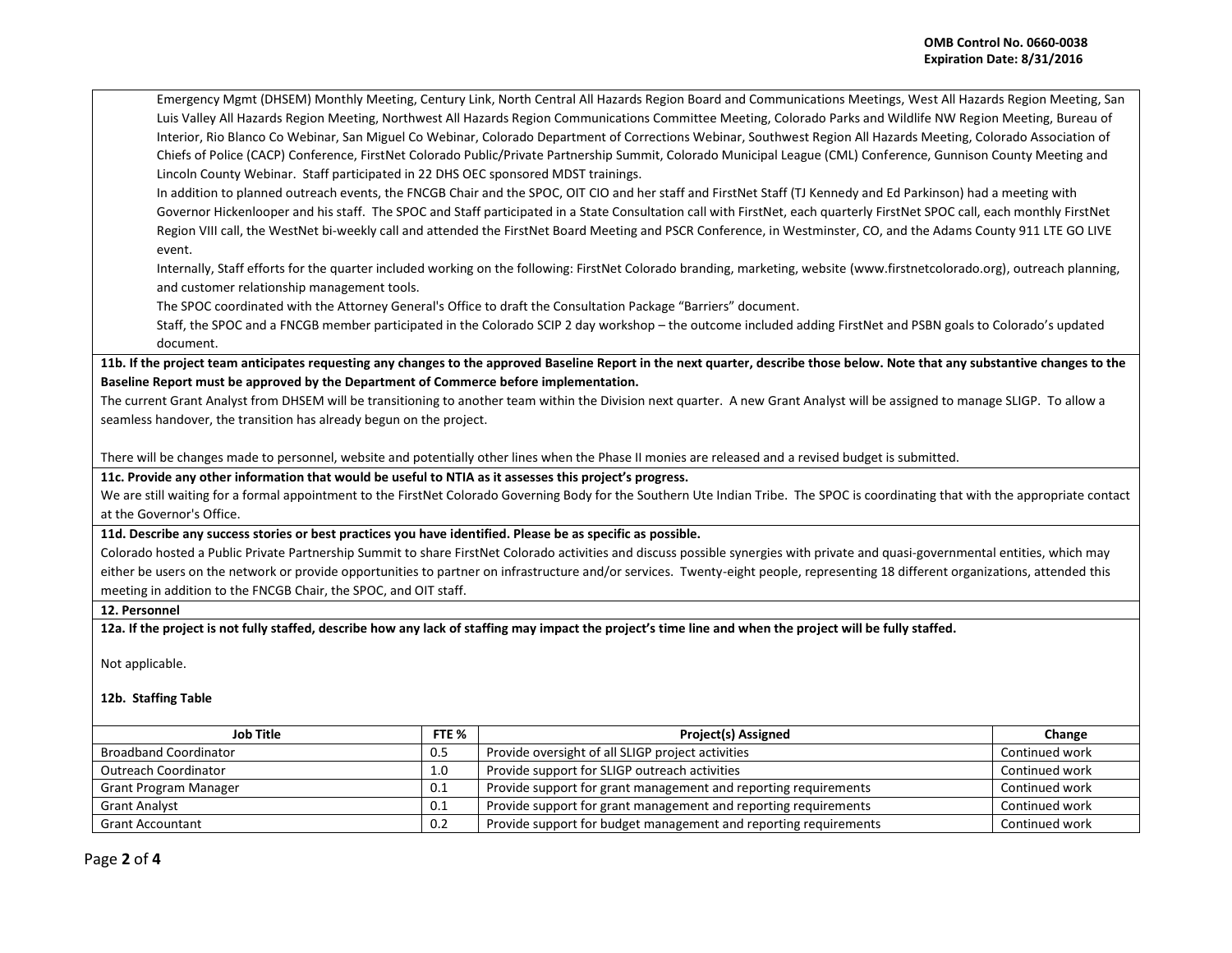## **OMB Control No. 0660-0038 Expiration Date: 8/31/2016**

| <b>Administrative Support</b>                                                                                                         |                                                                                                               |                                     | $1.0\,$<br>Provide administrative support for grant management, governance meetings, and<br>outreach activities |                               |                            |                                      |          |                                                |                                                 | Continued work           |
|---------------------------------------------------------------------------------------------------------------------------------------|---------------------------------------------------------------------------------------------------------------|-------------------------------------|-----------------------------------------------------------------------------------------------------------------|-------------------------------|----------------------------|--------------------------------------|----------|------------------------------------------------|-------------------------------------------------|--------------------------|
| Add Row<br>Remove Row                                                                                                                 |                                                                                                               |                                     |                                                                                                                 |                               |                            |                                      |          |                                                |                                                 |                          |
|                                                                                                                                       | 13. Subcontracts (Vendors and/or Subrecipients)                                                               |                                     |                                                                                                                 |                               |                            |                                      |          |                                                |                                                 |                          |
| 13a. Subcontracts Table - Include all subcontractors. The totals from this table must equal the "Subcontracts Total" in Question 14f. |                                                                                                               |                                     |                                                                                                                 |                               |                            |                                      |          |                                                |                                                 |                          |
| Name                                                                                                                                  | <b>Subcontract Purpose</b>                                                                                    | Type<br>(Vendor/Subrec.)            | RFP/RFQ<br>Issued<br>(Y/N)                                                                                      | Contract<br>Executed<br>(Y/N) | Start<br>Date              | End<br>Date                          |          | <b>Total Federal</b><br><b>Funds Allocated</b> | <b>Total Matching</b><br><b>Funds Allocated</b> | Project and % Assigned   |
| <b>TBD</b>                                                                                                                            | Legal assistance with<br><b>MOUs</b>                                                                          | Vendor                              |                                                                                                                 | N                             | 1Q14                       | TBD                                  |          | \$208,800                                      | \$52,200                                        | N/A                      |
| <b>TBD</b>                                                                                                                            | Vendor<br>Website development                                                                                 |                                     | N                                                                                                               | N                             | <b>1Q14</b>                | <b>TBD</b>                           | \$58,000 |                                                | \$14,500                                        | N/A                      |
| TBD                                                                                                                                   | Phase II Support                                                                                              | Vendor                              | N                                                                                                               | N                             | <b>TBD</b>                 | TBD                                  |          | \$1,074,178                                    | \$268,544                                       | N/A                      |
| Add Row<br>Remove Row<br>13b. Describe any challenges encountered with vendors and/or subrecipients.                                  |                                                                                                               |                                     |                                                                                                                 |                               |                            |                                      |          |                                                |                                                 |                          |
| See staffing issues listed above.                                                                                                     |                                                                                                               |                                     |                                                                                                                 |                               |                            |                                      |          |                                                |                                                 |                          |
| 14. Budget Worksheet                                                                                                                  |                                                                                                               |                                     |                                                                                                                 |                               |                            |                                      |          |                                                |                                                 |                          |
|                                                                                                                                       | Columns 2, 3 and 4 must match your current project budget for the entire award, which is the SF-424A on file. |                                     |                                                                                                                 |                               |                            |                                      |          |                                                |                                                 |                          |
|                                                                                                                                       | Only list matching funds that the Department of Commerce has already approved.                                |                                     |                                                                                                                 |                               |                            |                                      |          |                                                |                                                 |                          |
| Project Budget Element (1)                                                                                                            |                                                                                                               | <b>Federal Funds</b><br>Awarded (2) | <b>Approved Matching</b><br>Funds (3)                                                                           |                               | <b>Total Budget</b><br>(4) | <b>Federal Funds</b><br>Expended (5) |          | <b>Approved Matching</b><br>Funds Expended (6) |                                                 | Total Funds Expended (7) |
| a. Personnel Salaries                                                                                                                 |                                                                                                               | \$504,338                           | \$126,085                                                                                                       |                               | \$630,423                  | \$73,914.44                          |          | \$0.00                                         |                                                 | \$73,914.44              |
| b. Personnel Fringe Benefits                                                                                                          |                                                                                                               | \$126,085                           | \$31,521                                                                                                        |                               | \$157,606                  | \$20,114.21                          |          | \$0.00                                         |                                                 | \$20,114.21              |
| c. Travel                                                                                                                             |                                                                                                               | \$304,064                           | \$76,016                                                                                                        |                               | \$380,080                  | \$22,798.33                          |          | \$0.00                                         |                                                 | \$22,798.33              |
| d. Equipment                                                                                                                          |                                                                                                               | \$0                                 | \$0                                                                                                             |                               | \$0                        | \$0.00                               |          | \$0.00                                         |                                                 | \$0.00                   |
| e. Materials/Supplies                                                                                                                 |                                                                                                               | \$91,444                            | \$22,861                                                                                                        |                               | \$114,305                  | \$7,986.65                           |          | \$20.11                                        |                                                 | \$8,006.76               |
| f. Subcontracts Total                                                                                                                 |                                                                                                               | \$266,800                           | \$66,700                                                                                                        |                               | \$333,500                  | \$0.00                               |          | \$0.00                                         |                                                 | \$0.00                   |
| g. Other (not including Phase II funds)                                                                                               |                                                                                                               | \$134,080                           | \$33,520                                                                                                        |                               | \$167,600                  | \$0.00                               |          | \$30,506.61                                    |                                                 | \$30,506.61              |
| Other - Phase II Funds                                                                                                                |                                                                                                               | \$1,074,178                         | \$268,544                                                                                                       |                               | \$1,342,722                | \$0.00                               |          | \$0.00                                         |                                                 | \$0.00                   |
| h. Total Costs                                                                                                                        |                                                                                                               | \$2,500,989                         | \$625,247                                                                                                       |                               | \$3,126,236                | \$124,813.63                         |          | \$30,526.72                                    |                                                 | \$155,340.35             |
| i. % of Total                                                                                                                         |                                                                                                               | 80%                                 |                                                                                                                 | 20%                           | 100%                       |                                      | 80%      |                                                | 20%                                             | 100%                     |